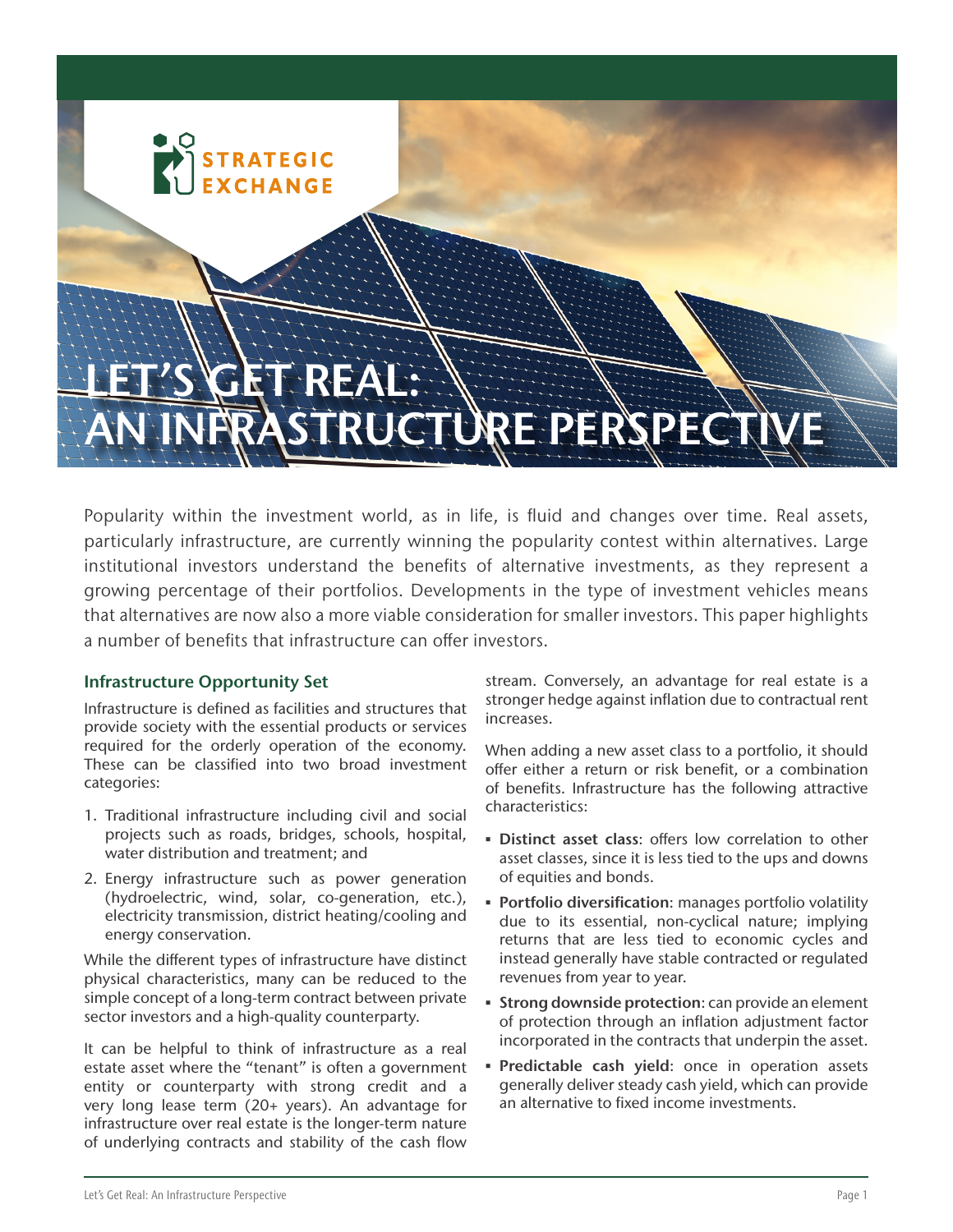#### TOLERANCE AND RISK

To take advantage of these characteristics when investing in private infrastructure, investors need to have some tolerance for illiquidity. However, this is not problematic for most investors since they can afford a less liquid portfolio exposure given the long-term nature of their objectives.

As with any investment, there are potential risks associated with infrastructure that need to be managed accordingly:

- **Operating risks can be managed by experienced** asset management teams and by entering into longterm operating and administration agreements with reputable counterparties.
- **Einancing risks can be mitigated by raising fixed**rate debt financing from creditworthy lenders on terms closely tied to the life of projects or the key underlying contracts.
- **Counterparty risks can be managed by entering into** long-term concessions and off-take agreements with parties who have high-quality credit ratings, such as government entities.
- Volume/demand risk can be lessened through a rigorous due diligence process that includes extensive independent resource flow analysis.
- Regulatory and political risk, can be minimized by focusing on investments in jurisdictions with stable regimes and ensuring projects are underpinned by robust contracts with appropriate protections.

▪ Construction risks, such as cost overruns and schedule delays, can be mitigated by negotiating fixed-price, date-certain contracts with construction firms and by selecting managers with expertise in construction contracting and oversight.

#### Popularity Contest

When investors undertake an asset mix review, infrastructure typically commands a reasonable allocation based on attractive risk and return expectations. Its standing among other alternative investments is helped by the positive experience of some of Canada's largest and pioneering pension plans, who are well-established, active infrastructure investors.

Infrastructure is a growing component of Canadian portfolios for a range of different investor types. For example, infrastructure represented an average of 6% of Endowment & Foundation (E&F) assets and 9% of public / provincial assets, based on a recent Greenwich Associates Survey (Figure 1). However, when reviewing the averages for the different investors, it is important to recognize that there will be "haves" and "have nots". In other words, the averages include investors with no allocation (have nots), so the percentage will be much higher than the average for those who have an actual allocation in order to achieve an overall average of 6% in the case of the E&F market.



## Figure 1 - Canadian Asset Mix By Institution

Source: Greenwich Associates Investor Survey, 2018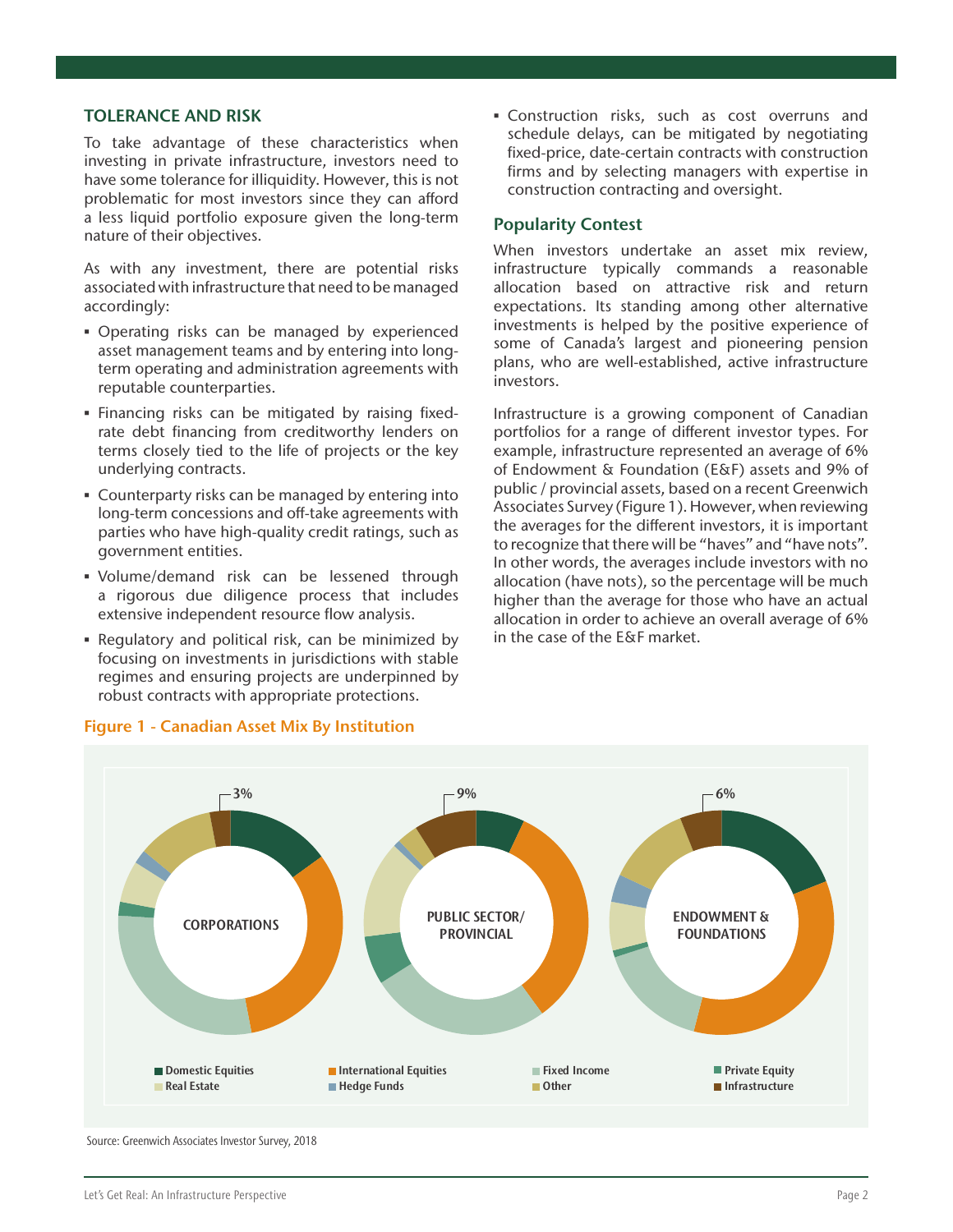Looking forward, a recent survey by Prequin highlighted that over the next five years alternatives are expected to continue to play an important role in institutional portfolios. Within the alternative segment, a majority of investors indicated plans to increase the infrastructure allocation (Figure 2).





Source: Prequin Investor Survey, June 2018

## Market Forces

Like most private market asset classes, infrastructure has experienced a strong growth trajectory in both transacted volumes and available capital for investment. Infrastructure has demonstrated its resiliency and value by providing reliable long-term total returns. It also provides investors with a multitude of other benefits, namely steady, predictable income, potential gains and capital preservation in an uncertain global environment.

This growth in demand for infrastructure assets has been accompanied by an increasing supply of investment opportunities driven by a number of historical forces that still hold true today:

- **Underinvestment:** There is a massive underinvestment in basic infrastructure. The Canadian government commissioned a study in 2016 to assess the quality of its infrastructure<sup>1</sup>. The study showed that almost a third of all assets assessed by value (\$400 billion) were determined to be in very poor to fair condition. The type of assets assessed were generally basic services we rely on, such as power, transportation, and healthcare. This "infrastructure deficit" will require significant new investment. It is a similar story globally. A study by McKinsey in 2017, estimated that US \$70 trillion of global infrastructure investment will be needed up until 2035<sup>2</sup>.
- **Government Fiscal Positions:** The growing global need for capital to build out new infrastructure and refurbish existing assets coincides with a time when public financing is constrained. This is leading to increased focus on solutions that attract private capital to bridge the funding gap between government budgets and investment needs. As a result, the opportunity for private projects should see an increase in the supply side.
- Urbanization: The percentage of the world's population living in cities versus rural areas has increased dramatically and is on pace to continue. While almost 90% of North Americans live in cities, this figure is only 55% on a global scale<sup>3</sup>. The ongoing trend towards urbanization puts a strain on basic infrastructure in cities and drives the need for new infrastructure spending.
- **Renewable Energy:** The longer-term move of electricity generation infrastructure away from coal, oil, gas, and nuclear power and towards renewable alternatives continues to grow. Based on McKinsey's 2019 Global Energy Perspective, renewable alternatives are expected to account for approximately 75% of the total global power supply by 2050<sup>4</sup>. Within renewables, solar energy is expected to contribute the bulk of the capacity, followed by wind power. One of the factors contributing to this move is increasing global acceptance that climate change issues need to be addressed as well as the significant declines in the cost of renewable alternatives.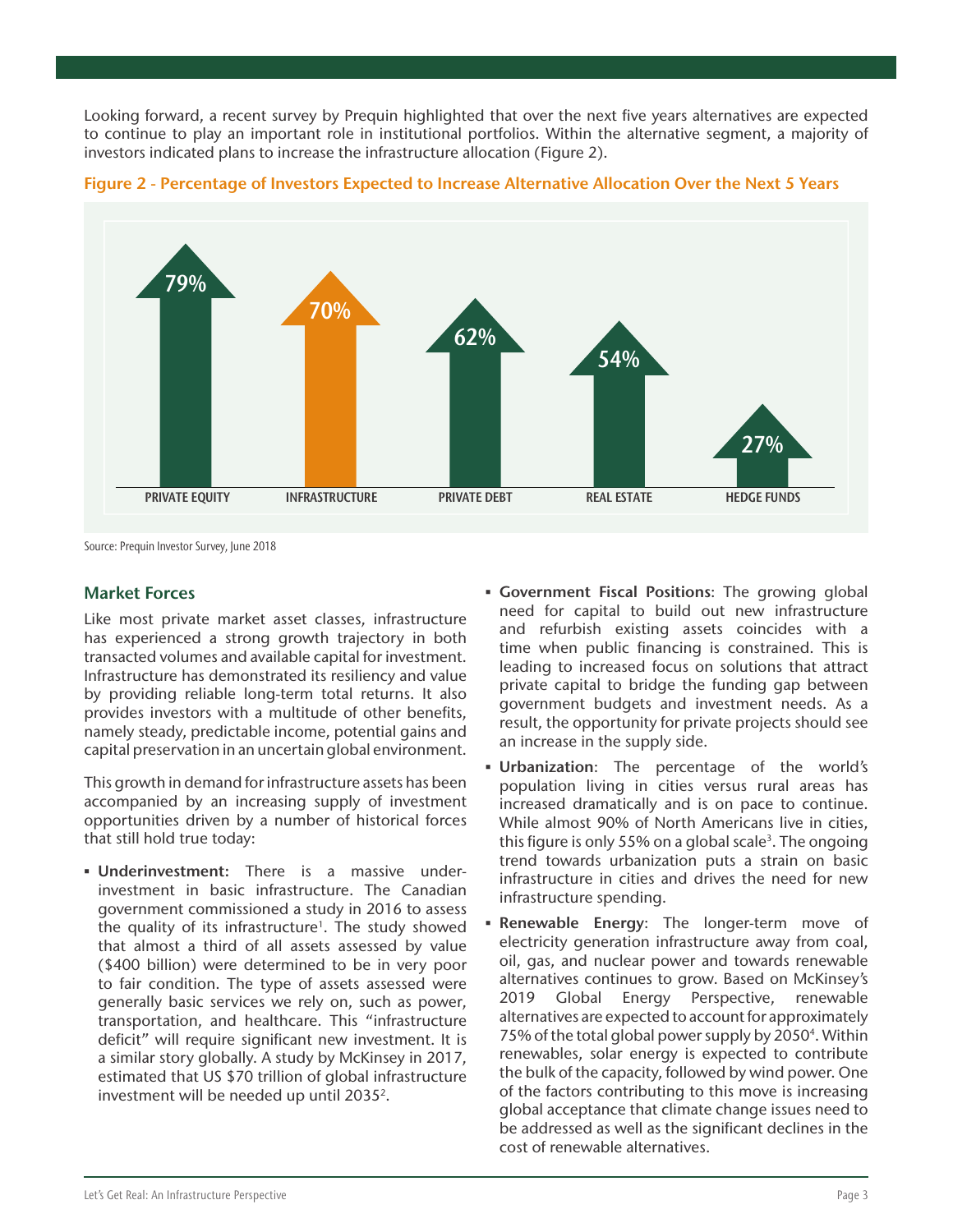#### Innovation And Integration

Technological advancements and digital innovation are quickly transforming the world we live in and creating an abundance of new opportunities. Infrastructure is no exception. For example, the evolution of battery technology is propelling the viability of energy storage solutions and the combination of technology and urbanization is leading to the creation of "smart cities," expanding the landscape of investable infrastructure assets.

Technology is developing innovative and creative ways to actively manage assets more effectively and efficiently, creating value over the long-term. For example, technology is already able to enhance the effectiveness of solar projects with drones. Many solar projects have hundreds of thousands of solar panels. When any of these panels are underperforming, generation is reduced and potential income is being lost. The challenge is to detect underperformance at the individual panel level. Defective panels and equipment generally produce more heat, therefore drones with thermal imaging technology can be used to fly over projects and detect heat anomalies, thus identifying individual panels that need to be replaced. This technology will literally enable finding a needle in a haystack and optimize the performance of renewable projects.

The topic of integrating environmental, social and governance (ESG) principles into investment strategies has become one of the most talked about areas of investment management and it's no different for alternative investments. In particular, infrastructure presents a real opportunity to have a positive ESG impact. Infrastructure has a number of asset types that are inherently beneficial to society, from projects to construct new schools and hospitals in partnership with local communities to the build out of renewables, which will contribute to a low carbon future.

The 2018 Prequin Investor Survey highlighted that while investors' alternative assets are not as advanced as the overall portfolio of traditional and alternative investments when it comes to incorporating ESG policies, they are not far behind and should be broadly in line with the overall portfolio policies within the next five years<sup>5</sup>.

#### Level Playing Field

Private market investments used to be viable for only the largest investors. Today, infrastructure managers are increasingly offering open-end funds alongside closedend funds, creating a more accessible opportunity for smaller investors. These vehicles provide a degree of added liquidity as compared to traditional, closed-end funds, and often reduce the governance burden for smaller investors by simplifying administrative tasks. Open-ended funds also provide access to existing fund holdings, which can be a more comfortable proposition for new investors to the asset class as opposed to committing assets to a blind pool associated with a closed-end fund. An open-ended structure also provides the flexibility to increase commitments over time as asset mixes are reviewed.

Another barrier for smaller investors has been the challenge of gaining a broader private market exposure due to limited internal resources to devote to contract agreements. Whether you invest \$500 million or \$50 million into private markets, the administration time is often the same. Smaller investors can now delegate the construction and oversight of a private market portfolio, allowing for a broader portfolio of assets such as infrastructure, real estate and private debt, and reducing the associated internal time pressures. This delegation allows internal focus to be concentrated on more strategic considerations.

## Real Opportunities, Whether Big Or Small

Alternative investments offer a range of return and diversification benefits for investors, which is attracting significant capital flows from investors. Infrastructure offers some distinctly attractive investment characteristics and opportunities driven by supply trends such as underinvestment in basic infrastructure, government fiscal challenges, and urbanization. Advances in technology are also helping to deliver more effective and cost efficient management of renewable assets, facilitating a growing move of electricity generation infrastructure away from coal, oil, gas, and nuclear assets.

The introduction of investment vehicles and solutions better suited to smaller investors means that all investors, big or small, can take advantage of the benefits that alternative investments offer.

<sup>1</sup> Canadian Infrastructure Report Card, 2016.

<sup>2</sup> McKinsey Global Institute, Bridging Infrastructure Gaps - Has The World Made Progress, 2017

<sup>3</sup> United Nations, World Urbanization Prospects

<sup>4</sup> HSBC, The World in 2050

<sup>5</sup> Prequin – The Future of Alternatives, 2018